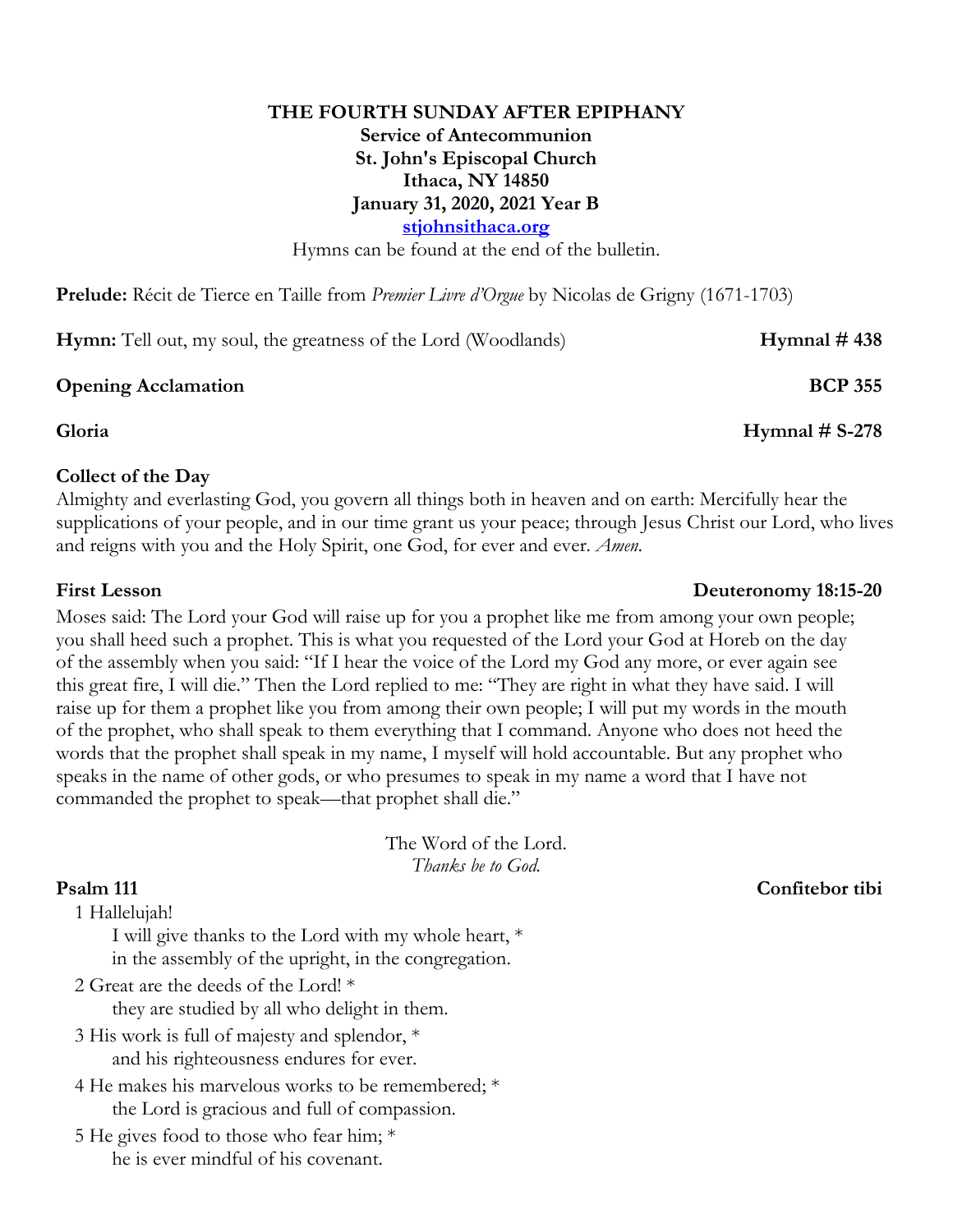- 6 He has shown his people the power of his works \* in giving them the lands of the nations.
- 7 The works of his hands are faithfulness and justice; \* all his commandments are sure.
- 8 They stand fast for ever and ever, \* because they are done in truth and equity.
- 9 He sent redemption to his people; he commanded his covenant for ever; \* holy and awesome is his Name.
- 10 The fear of the Lord is the beginning of wisdom; \* those who act accordingly have a good understanding; his praise endures for ever.

## **Epistle 1 Corinthians 8:1-13**

Now concerning food sacrificed to idols: we know that "all of us possess knowledge." Knowledge puffs up, but love builds up. Anyone who claims to know something does not yet have the necessary knowledge; but anyone who loves God is known by him.

Hence, as to the eating of food offered to idols, we know that "no idol in the world really exists," and that "there is no God but one." Indeed, even though there may be so-called gods in heaven or on earth—as in fact there are many gods and many lords— yet for us there is one God, the Father, from whom are all things and for whom we exist, and one Lord, Jesus Christ, through whom are all things and through whom we exist.

It is not everyone, however, who has this knowledge. Since some have become so accustomed to idols until now, they still think of the food they eat as food offered to an idol; and their conscience, being weak, is defiled. "Food will not bring us close to God." We are no worse off if we do not eat, and no better off if we do. But take care that this liberty of yours does not somehow become a stumbling block to the weak. For if others see you, who possess knowledge, eating in the temple of an idol, might they not, since their conscience is weak, be encouraged to the point of eating food sacrificed to idols? So by your knowledge those weak believers for whom Christ died are destroyed. But when you thus sin against members of your family, and wound their conscience when it is weak, you sin against Christ. Therefore, if food is a cause of their falling, I will never eat meat, so that I may not cause one of them to fall.

> The Word of the Lord. *Thanks be to God.*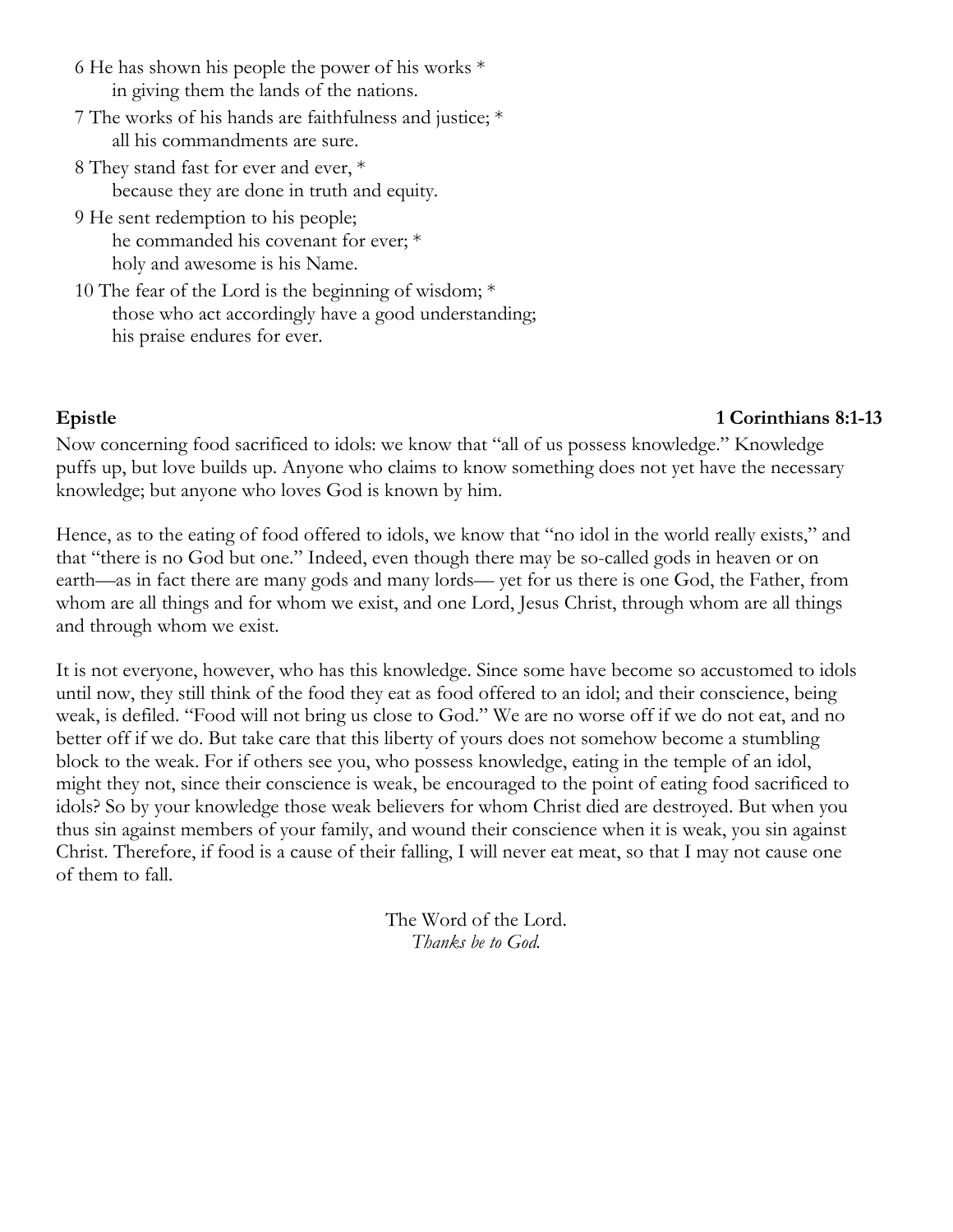# The Gospel of our Lord Jesus Christ according to Mark. *Glory to you, Lord Christ.*

Jesus and his disciples went to Capernaum; and when the sabbath came, he entered the synagogue and taught. They were astounded at his teaching, for he taught them as one having authority, and not as the scribes. Just then there was in their synagogue a man with an unclean spirit, and he cried out, "What have you to do with us, Jesus of Nazareth? Have you come to destroy us? I know who you are, the Holy One of God." But Jesus rebuked him, saying, "Be silent, and come out of him!" And the unclean spirit, convulsing him and crying with a loud voice, came out of him. They were all amazed, and they kept on asking one another, "What is this? A new teaching—with authority! He commands even the unclean spirits, and they obey him." At once his fame began to spread throughout the surrounding region of Galilee.

> The Gospel of the Lord. *Praise to you, Lord Jesus Christ.*

| Sermon                                                                                                                          | The Rev. Megan Castellan |
|---------------------------------------------------------------------------------------------------------------------------------|--------------------------|
| The Nicene Creed                                                                                                                | <b>BCP 358</b>           |
| <b>Prayers of the People: Form III</b>                                                                                          | <b>BCP 387</b>           |
| Father, we pray for your holy Catholic Church;<br>That we all may be one.                                                       |                          |
| Grant that every member of the Church may truly and humbly serve you;<br>That your Name may be glorified by all people.         |                          |
| We pray for all bishops, priests, and deacons;<br>That they may be faithful ministers of your Word and<br>Sacraments.           |                          |
| We pray for all who govern and hold authority in the nations of the world;<br>That there may be justice and peace on the earth. |                          |

Give us grace to do your will in all that we undertake; *That our works may find favor in your sight.*

Have compassion on those who suffer from any grief or trouble; *That they may be delivered from their distress.*

Give to the departed eternal rest. *Let light perpetual shine upon them.*

We praise you for your saints who have entered into joy; *May we also come to share in your heavenly kingdom.*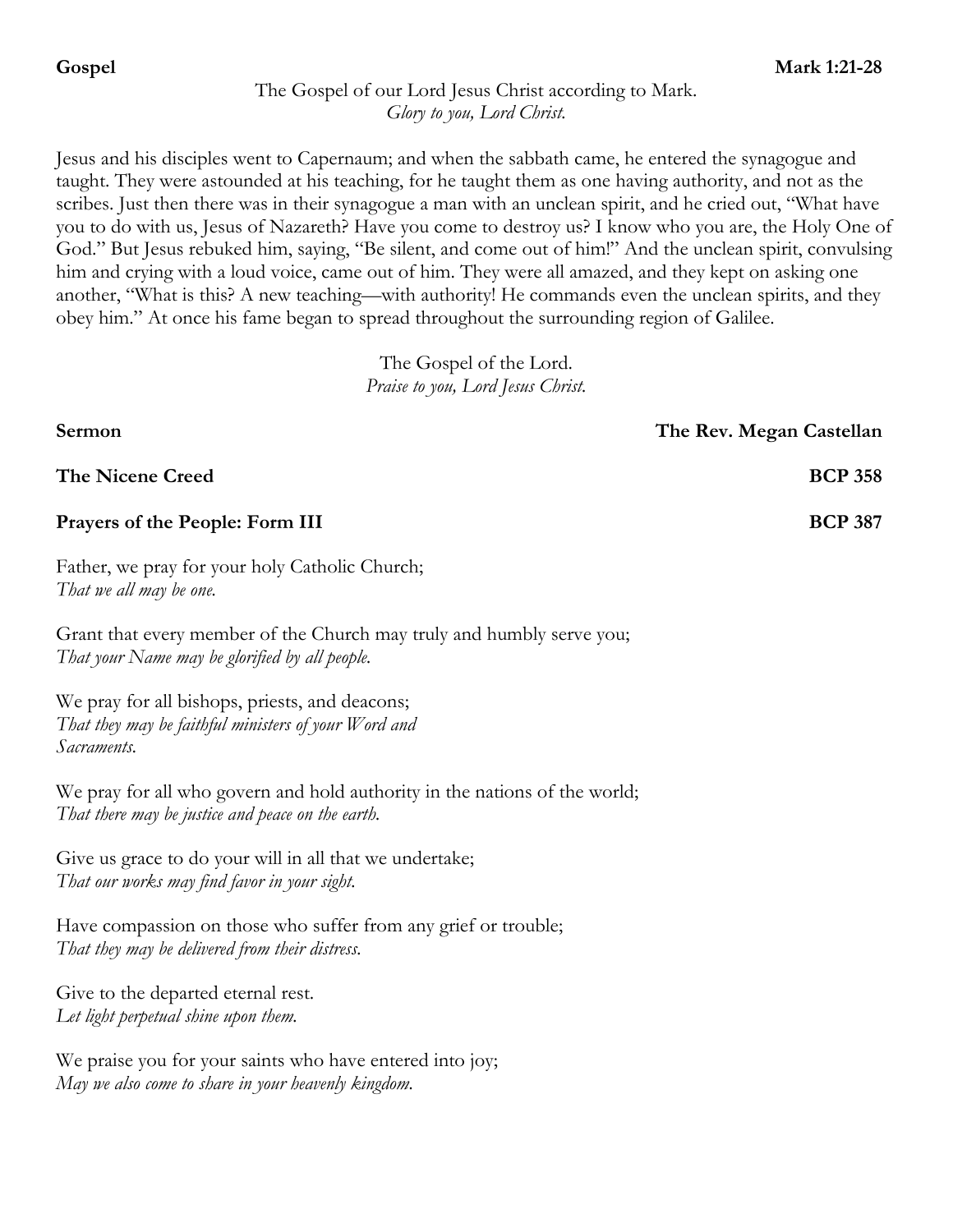|           |          | For the special needs and concerns of our congregation, and especially for: |          |        |         |
|-----------|----------|-----------------------------------------------------------------------------|----------|--------|---------|
| Wes       | Dhara    | Theodore                                                                    | Virginia | Joell  | Carol   |
| Jean      | Julee    | Paul                                                                        | John     | Linda  | Jeanne  |
| Susan     | Lorraine | Louis                                                                       | Mary     | Mary   | Amy     |
| Joan      | Edith    | Kay                                                                         | Jimmy    | James  | Dick    |
| CeCe      | Libby    | Joyce                                                                       | Ruth     | Lisa   | Karen   |
| Elizabeth | John     | Sue                                                                         | $ $ une  | Keith  | Loraine |
| Richard   | Kathleen | Skip                                                                        | Clare    | Shella | Kay     |

For those celebrating the anniversary of their birth this week: Mary Beth James, Mitzi Clark

# **The Lord's Prayer BCP 364**

**Hymn:** Joyful, joyful we adore Thee (Hymn to Joy) **Hymnal # 376** 

**Peace**

**Dismissal**

**Postlude** *Dies sind die heil'gen zehn Gebot* (These are the ten holy commandments), BWV 679 by J. S. Bach (1685-1750)

> **MANY THANKS** to guest organist George Damp for sharing his performances in our worship service today.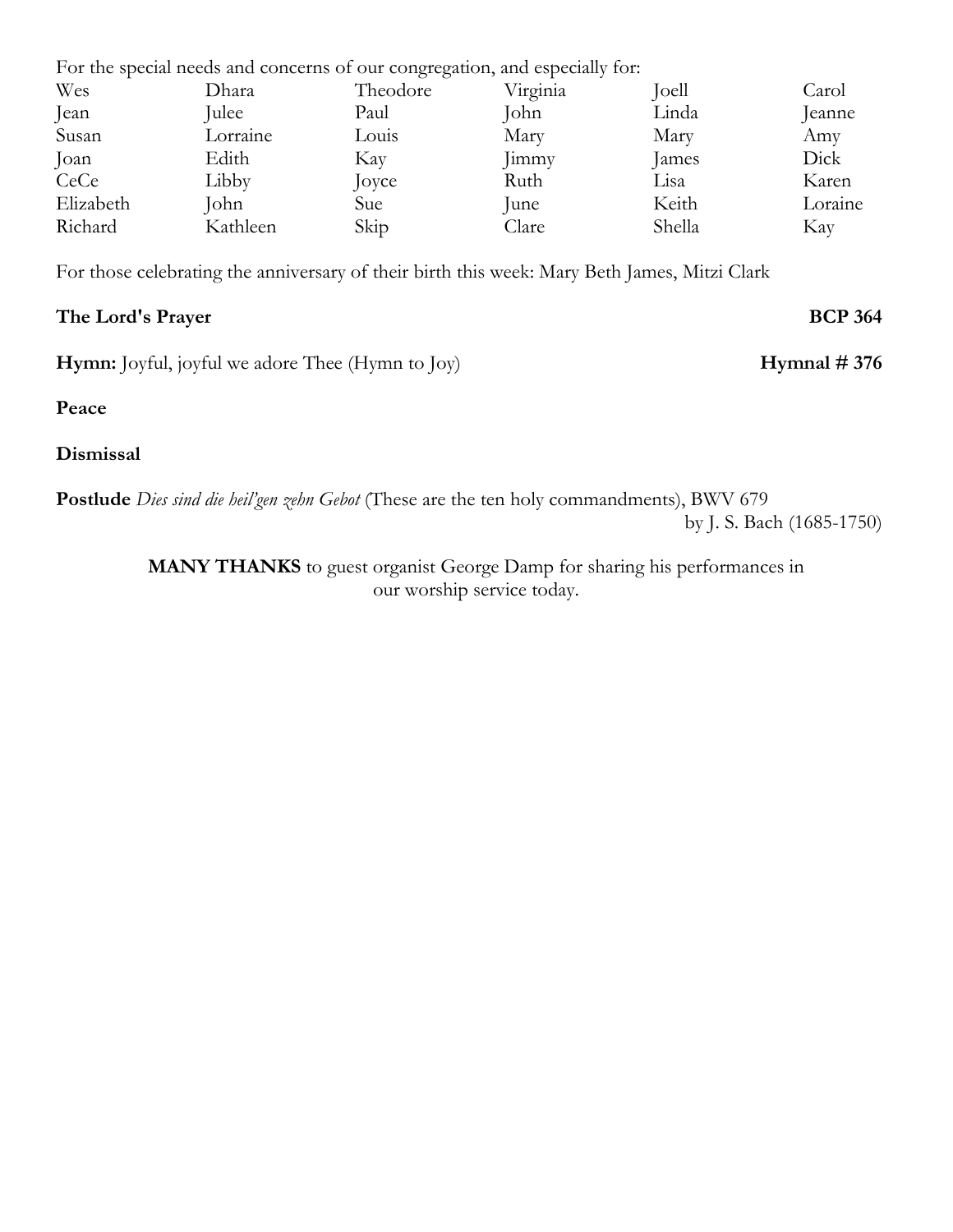| Tell<br>ı                                      | out,                 | my        |       | soul,        | the      |               | great - ness | of  | the | Lord!          |
|------------------------------------------------|----------------------|-----------|-------|--------------|----------|---------------|--------------|-----|-----|----------------|
| 2<br>Tell                                      | out,                 | my        |       | soul,        | the      |               | great - ness | of  | his | Name!          |
| 3<br>Tell                                      | out.                 | my        |       | soul,        | the      |               | great - ness | of  | his | might!         |
| 4 Tell                                         | out,                 | my        |       | soul.        | the      |               | glo - ries   | of  | his | word!          |
|                                                |                      |           |       |              |          |               |              |     |     |                |
|                                                |                      |           |       |              |          |               |              |     |     |                |
|                                                |                      |           |       |              |          |               |              |     |     |                |
|                                                |                      |           |       |              |          |               |              |     |     |                |
| $\mathbf{U}\mathbf{n}$<br>$\ddot{\phantom{0}}$ | num -                | bered     |       | bless - ings |          | give          | my           |     |     |                |
| Make                                           | known                | his       |       |              |          |               |              | spi | rit | voice;         |
|                                                |                      |           |       | might, the   |          | deeds         | his          | arm | has | done;          |
| Powers                                         | and                  | do        |       | min - ions   |          | lay           | their        | glo | ry  | by.            |
| Firm                                           | is                   | his       |       | prom - ise,  |          | and           | his          | mer | cy  | sure.          |
|                                                |                      |           |       |              |          |               |              |     |     |                |
|                                                |                      |           |       |              |          |               |              |     |     |                |
|                                                |                      |           |       |              |          |               |              |     |     |                |
|                                                |                      |           |       |              |          |               |              |     |     | 71.            |
|                                                |                      |           |       |              |          |               |              |     |     |                |
| ten - der                                      | to                   |           | me    |              | the      |               |              |     |     |                |
| his                                            | mer -<br>Cy          |           |       |              |          | prom - ise    |              | of  | his | word;          |
|                                                |                      |           | sure, |              | from     | age           | to           | age | the | same;          |
| Proud hearts and                               |                      |           | stub  |              | born     | wills         | are          | put | to  | flight,        |
| Tell<br>out,                                   | my                   |           | soul, |              | the      |               | great - ness | of  | the | Lord           |
|                                                |                      |           |       |              |          |               |              |     |     |                |
|                                                |                      |           |       |              |          |               |              |     |     |                |
|                                                |                      |           |       |              |          |               |              |     |     |                |
|                                                |                      |           |       |              |          |               |              |     |     | Ũ              |
| in<br>God                                      |                      | my        | Sa    | $\bullet$    |          | vior shall my | heart        |     | re  | joice.         |
| his<br>ho                                      | $\ddot{\phantom{1}}$ | <i>ly</i> |       | Name-the     |          | Lord, the     | Might        |     | y   | One.           |
| the<br>hun                                     | $\blacksquare$       | gry       | fed.  |              | the      | hum - ble     | lift         |     | ed  |                |
| to                                             | chil - dren's        |           | chil  | $\bullet$    | dren and | for           | ev           |     | er  | high.<br>more! |

Words: Timothy Dudley-Smith (b. 1926); based on The Song of Mary  $\ddot{\phantom{a}}$ Music: Woodlands, Walter Greatorex (1877-1949) Words: Copyright @ 1962 by Hope Publishing Company. All Rights Reserved. Used by Permission.

 $\bar{J}$ 

10 10, 10 10

 $\bar{t}$ 

The Hymnal 1982, Copyright © 1985 by The Church Pension Fund. Used by permission. OneLicense # A-724223. All rights reserved.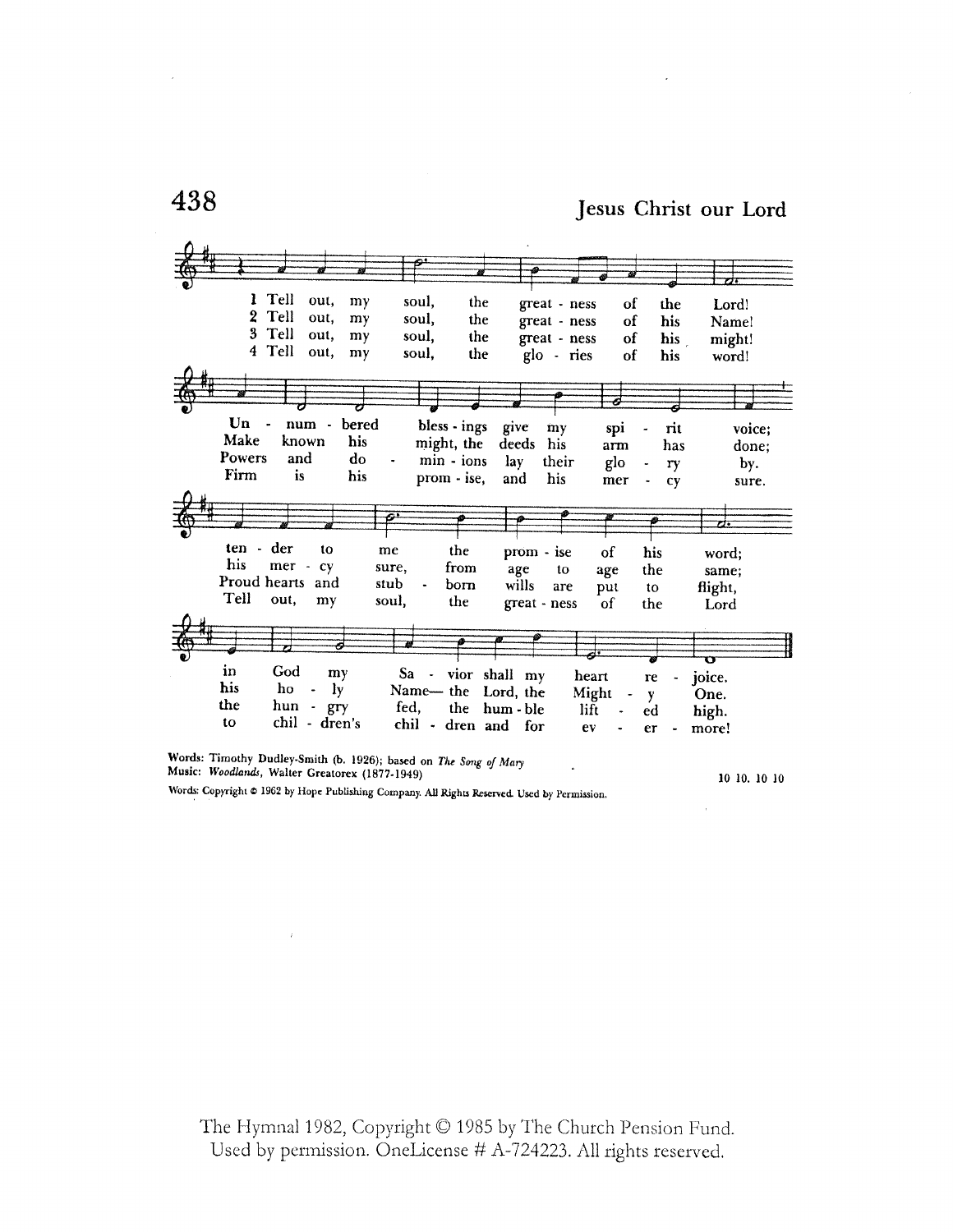



Setting: William Mathias (b. 1934)

The Hymnal 1982, Copyright © 1985 by The Church Pension Fund. Used by permission. OneLicense # A-724223. All rights reserved.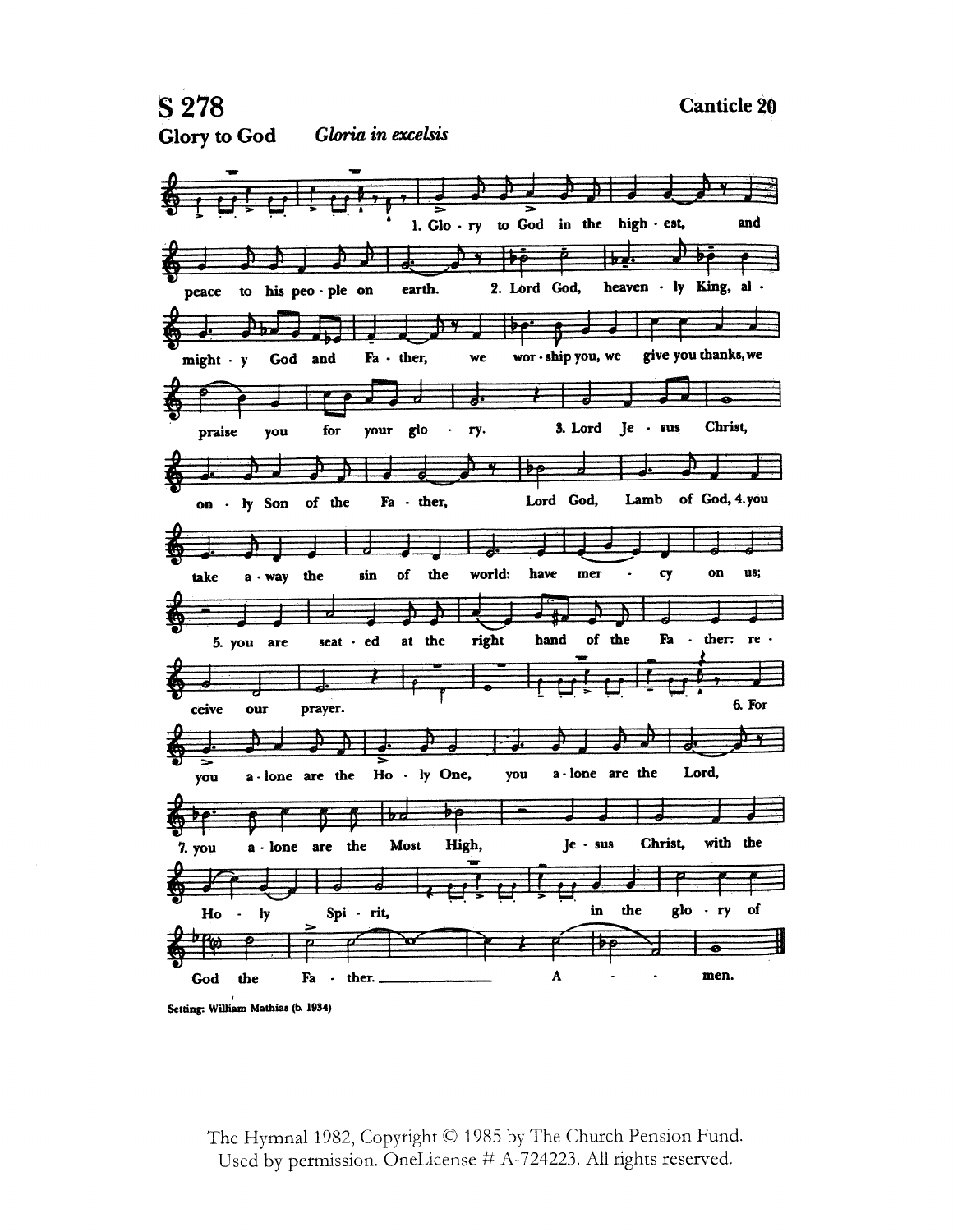Praise to God

 $\epsilon$ 



Music: Hymn to Joy, Ludwig van Beethoven (1770-1827); adapt. Edward Hodges (1796-1867), alt. 87.87.D

The Hymnal 1982, Copyright © 1985 by The Church Pension Fund. Used by permission. OneLicense # A-724223. All rights reserved.